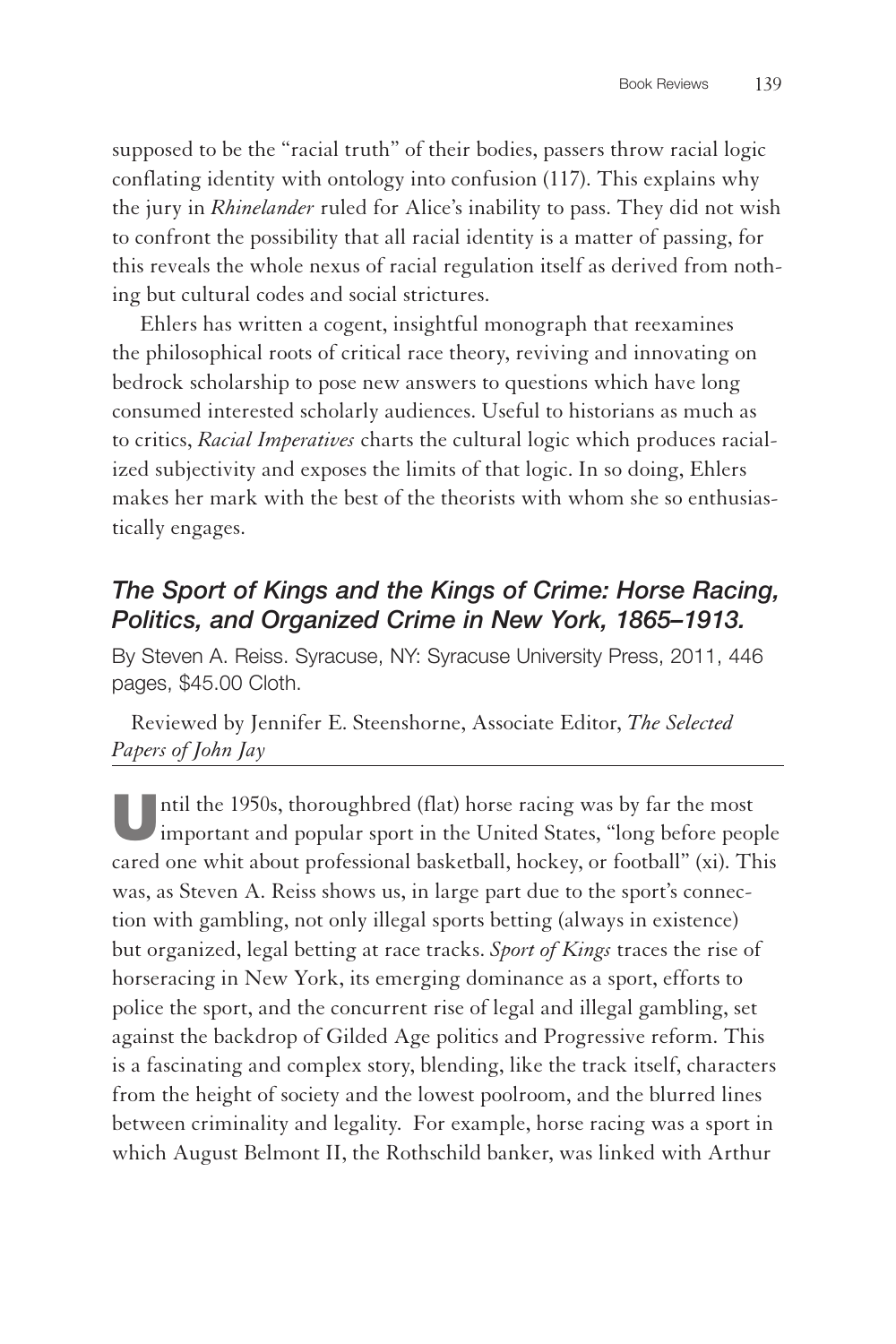Rothstein, the professional gambler. *Sport of Kings* largely succeeds in telling the story of how politics, organized crime, high society, and low life converged at the track, in a detailed and compelling way, offering much to the scholar of sport and of gambling, the student of New York history, and the horse racing enthusiast, but also to those interested in the larger sociopolitical and economic processes of the period.

Reiss's stated purpose is to answer three questions: "first, how and why New York State became the national center of horse racing after the Civil War, second, how and why it maintained that status until the state government briefly halted horse racing in the early 1910s, and third, how and why legal and illegal gambling flourished in that era" (xiii). His unstated purpose is to chart the connection of these questions to urban politics and the rise of organized crime. Reiss has explored this theme before, in *City Games: The Evolution of American Urban Society and the Rise of Sports* (1989), noting that "baseball, boxing, and the turf all had close ties to urban politics, reflecting the dominant role of urban machine politicians in many cities like New York" (xvi). Horse racing thrived because of machine politics, but machine politicians and gambling syndicates were just as much the beneficiaries of the opportunities racing provided them.

Reiss's research draws on a broad and varied group of sources, enabling him to address different aspects of his study that may have been missed had he limited himself to one type of material. For example, the importance of media to his story is revealed by his use of newspapers and magazines of the era. He draws on archival collections, such as the Belmont family papers, government reports, legal documents, contemporary accounts and exposés of gambling, contemporary newspapers (both "straight" and the racing press) and journals, and racing records. The secondary sources are just as varied, reflecting the larger context of this work. Particularly impressive is Reiss's account of the birth of the Jockey Club, as that organization's institutional records are not, to my knowledge, currently accessible.

The narrative of *Sport of Kings* is "chronological and topical" (xviii), which creates some overlap between chapters, perhaps unavoidable considering the amount of material covered. The information is also quite dense, with vivid descriptions of colorful track life contrasting with detailed accounts of legislative and legal processes. Chapter one is a very valuable overview of the history of racing in the United States, which could stand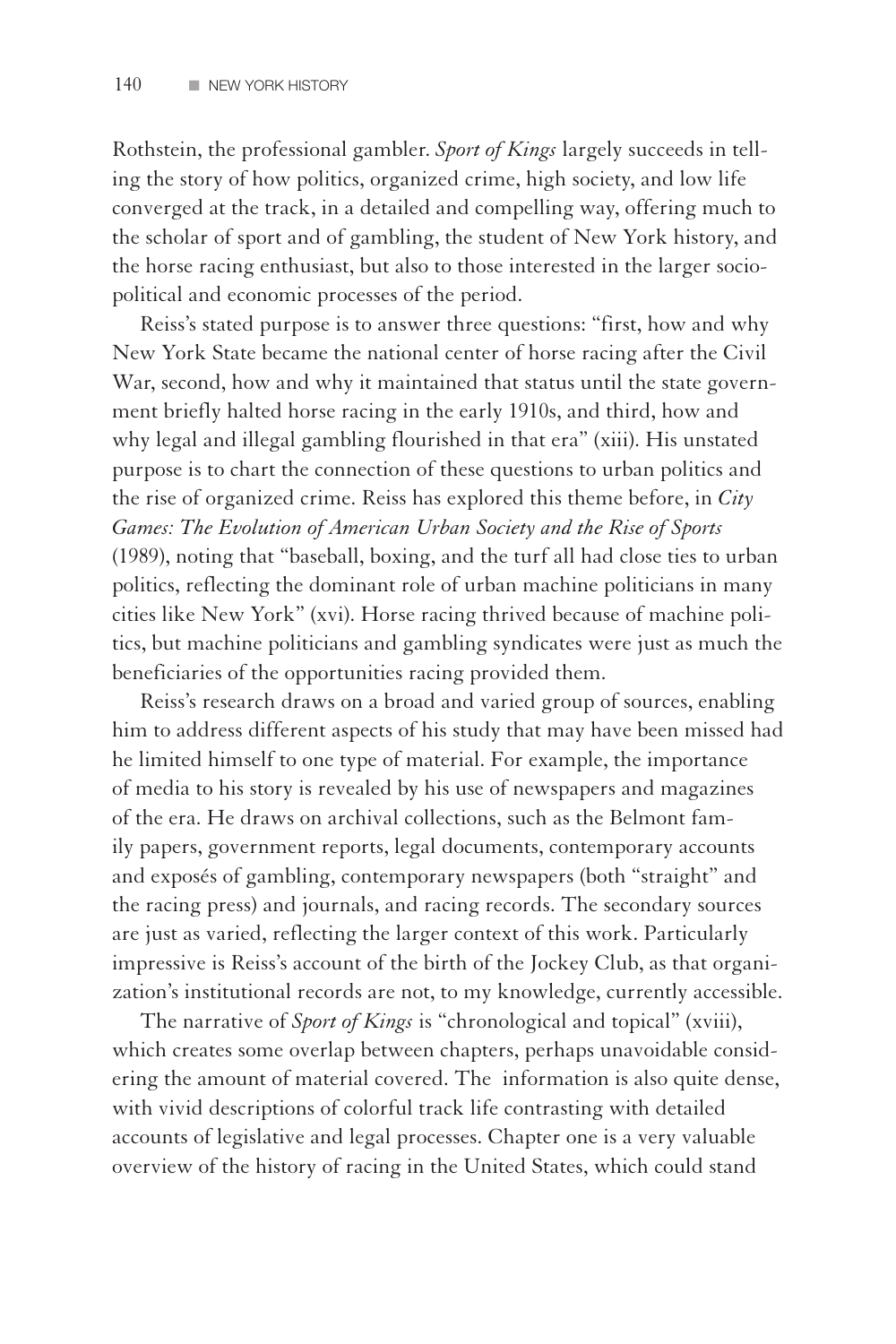alone as an introduction to the subject. It also introduces themes that run throughout the story, such as the mixing of high and low cultures, regional rivalries, and the centrality of gambling. Other important themes that emerge are the formation of elites into self-regulating bodies (ultimately the Jockey Club) to combat regulation from outside; the constantly shifting alliances between Tammany, illegal off-track gamblers, and the track owners; and the pressure from reformers, another odd alliance of urban Progressives and rural conservatives.

One of the many strengths of the book is Reiss's exploration of how horse racing, gambling, and crime were not on the periphery of urban life, but fully integrated in the social and economic lives of its inhabitants. This is particularly explored in chapter three, in the discussion of racing in Brooklyn. Racetracks (and gambling) not only provided entertainment for Brooklyn's inhabitants, but employment, both at the track, and in the supporting businesses that catered to the tracks themselves (stables, hay suppliers) and their denizens (cafes, transportation). Transportation expanded in response to the need to bring race goers to the tracks. "Legitimate" businesses were linked to gambling in surprising ways. For example, a large part of Western Union's business was transmitting race results to poolrooms across the country. When confronted by authorities, the company denied any complicity on their part, for they were merely transmitting information. Newspapers increased circulation by providing racing results and news, and a specialized press developed.

The weaknesses of this study largely derive from its scale. Groups, such as "elites," "reformers," and "evangelicals," are described in broad terms, with very little examination of nuances of type. English racing and the transnational character of racing (particularly during periods of bans) is underexplored. Other forms of horse racing, such as harness racing and steeple chasing, are also barely mentioned. These topics, and others which are suggested but not developed in this book, would be excellent topics for future studies, by Reiss or others.

Gambling is central to this book, despite elite supporters' protestations that horse racing was necessary to agriculture, for the "improvement of the breed" (17, 18, 351). Reiss sees the popularity of gambling, both legal and illegal, as crossing class and cultural boundaries. Gambling was a way for the (largely male) public to display expertise and manliness. When women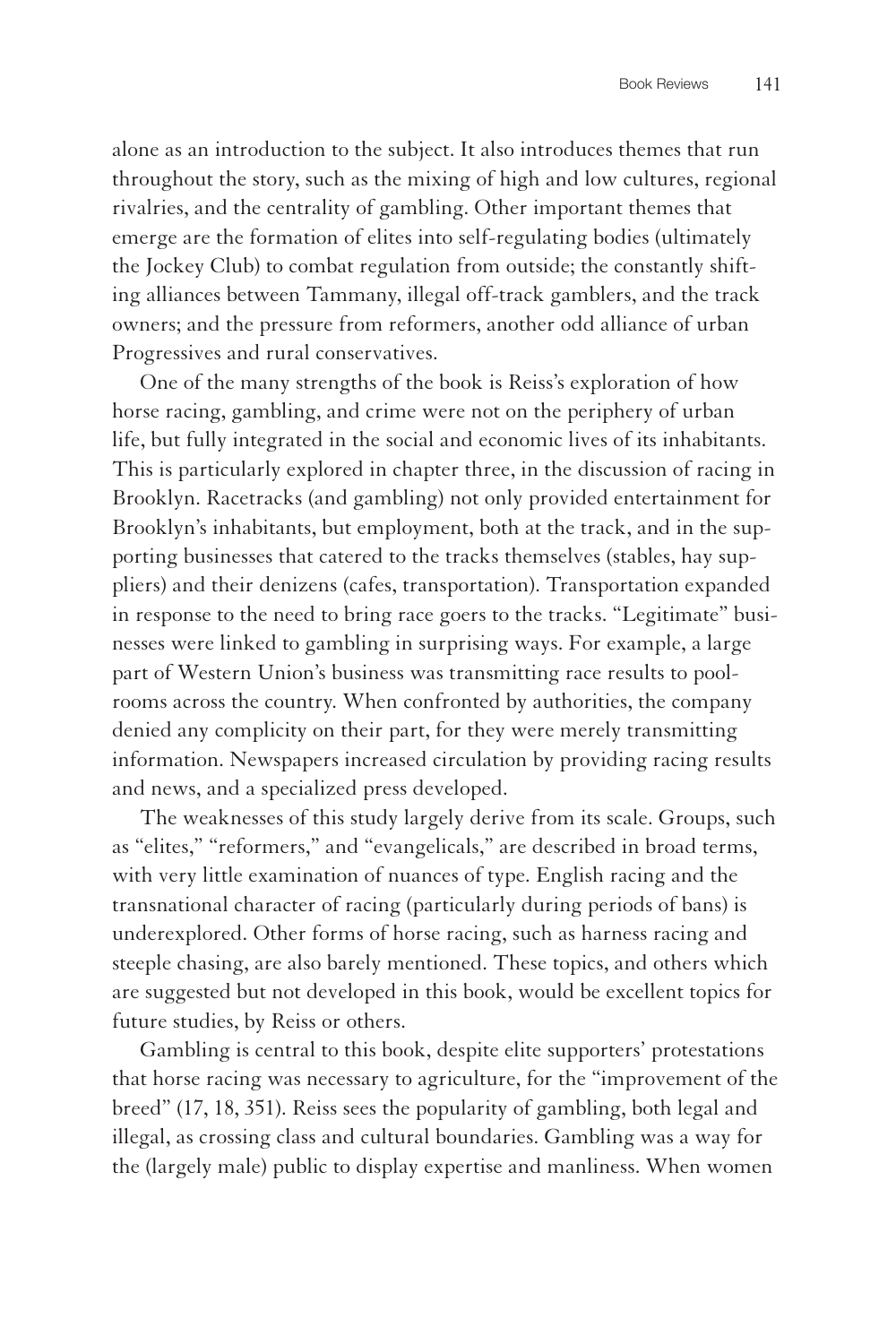intruded upon this masculine space, and engaged in the masculine activity of gambling in public, as Reiss shows, it was threatening for reformers. Similarly to T. Jackson Lears, Reiss sees gambling as the "product" of a culture that valorized risk, from colonization onwards. One would like to see a more extended discussion of this connection, and the connection between economic practices to those of organized crime. Reiss's description of the intertwined connections between gambling syndicates and machine politics and the process by which the gamblers infiltrated politics, could very well be applied to the activities of such industrial capitalist risk takers as John D. Rockefeller and the elite members of the Jockey Club. Anti-gambling crusades can be seen as a criticism of the speculative economy, and as a way of attacking the financiers who led racing.

*Sport of Kings* is, in essence, a case study in how politics in the Gilded Age and Progressive Era worked. Far from being peripheral to the sociopolitical and economic history, the story of the rise of horse racing, gambling, and organized crime in New York perhaps reveals more about that history than more conventional topics.

## *When Wall Street Met Main Street: The Quest for an Investors' Democracy.*

By Julia C. Ott. Cambridge, MA: Harvard University Press, 2011, 313 pages, \$35.00 Cloth.

Reviewed by Joseph E. Hower, Southwestern University

The financial crisis of 2007-2008 sparked new academic interest in the history of capitalism. In recent years, Columbia University Press launched a book series, Harvard initiated a workshop program, the Newberry Library inaugurated a seminar, and Cornell University initiated a Massive Open Online Course (MOOC). Books on the subject dominate major prize lists. A growing number of universities now feature undergraduate lectures and graduate courses on the topic. Fusing older methods of business and economic history with the questions and insights of social and cultural history, scholars insist on capitalism's central importance to fundamental questions about modern American politics, culture, and society.